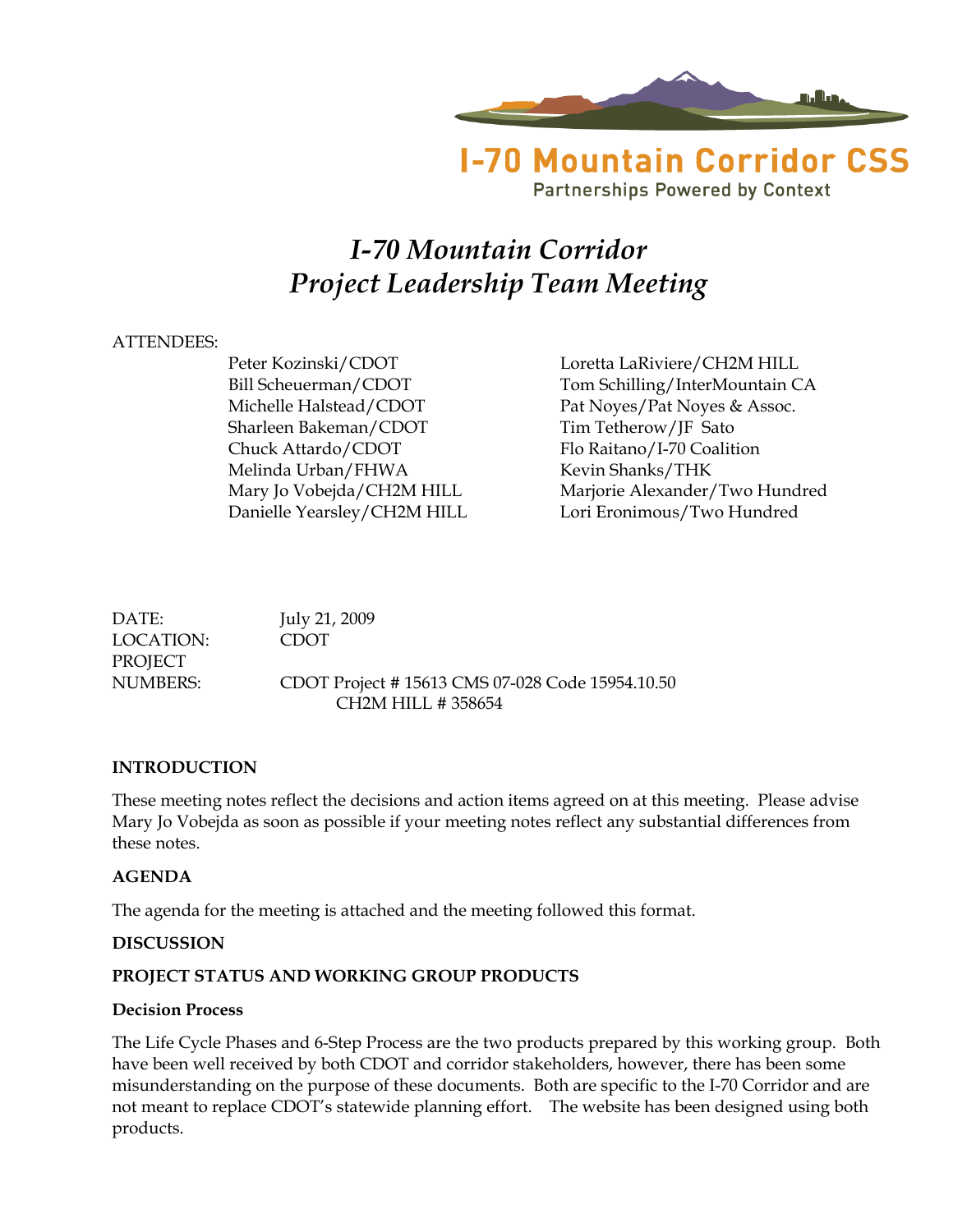#### **SWEEP**

The group's products, the draft MOU and implementation matrix will be reviewed by the entire SWEEP working group on Friday, June 24<sup>th</sup>. Once the MOU has been finalized it will be included in the PEIS. The efforts of this working group clearly demonstrate that partnerships in the corridor will work.

#### **Sustainability Working Group**

The Sustainability Working Group's last meeting was July 16th. The group produced four products based on the Life Cycle Phases: Criteria for project planning (things to consider), suggested refinements that might make an alternative more sustainable, a rating and award system for constructed projects, and a methodology for tracking success toward sustainability. The award system is based on work completed by several other organizations working to measure sustainability in the constructed facilities. The group came to the realization that because Sustainability is the overarching core value it must be accomplished as a partnership between all stakeholders and therefore may follow a different process that other core values.

#### **Historic Context Report**

After meeting with Lisa Schoch at CDOT, the decision was made to change the Historic Context Report to a Historic Multiple Property Document Form. Because it will be a more complex document and require a review by the National Register and the National Parks Service, it may extend the schedule. The corridor team will be able to review the document to make sure everything has been covered.

#### **Aesthetic Working Group**

The next working group meeting is scheduled for Thursday, August  $20<sup>th</sup>$ . The comments received from the last meeting have been used to create a list of objectives. These will be shown on a corridor map along with strategies to meet the objectives. There will also be pictorial examples of projects where CDOT has met these objectives. Chuck Attardo suggested including Belinda Arbogast, a landscape architect from EPB. Tim Tetherow will provide Kevin Shanks the PEIS visual resource information to include in this effort.

#### **I-70 Coalition Update**

The Coalition's next step will be to define the corridor vision and garner public support.

#### **CORRIDOR TEAM MEETING**

Planning continues for the next Corridor Team Meeting on Friday, September 11<sup>th</sup> at the Silverthorne Pavilion. Prior to the meeting the issue of paying for lunch will need to be resolved. Peter Kozinski will need to get approval via the Official Function Form. Another possibility is the Coalition and CH2M HILL splitting the cost.

The highlight of the meeting will be the demonstrations of the website. Attendees will get hands-on experience using the website.

There will be several booths which will highlight the PEIS and the work products of the various working groups.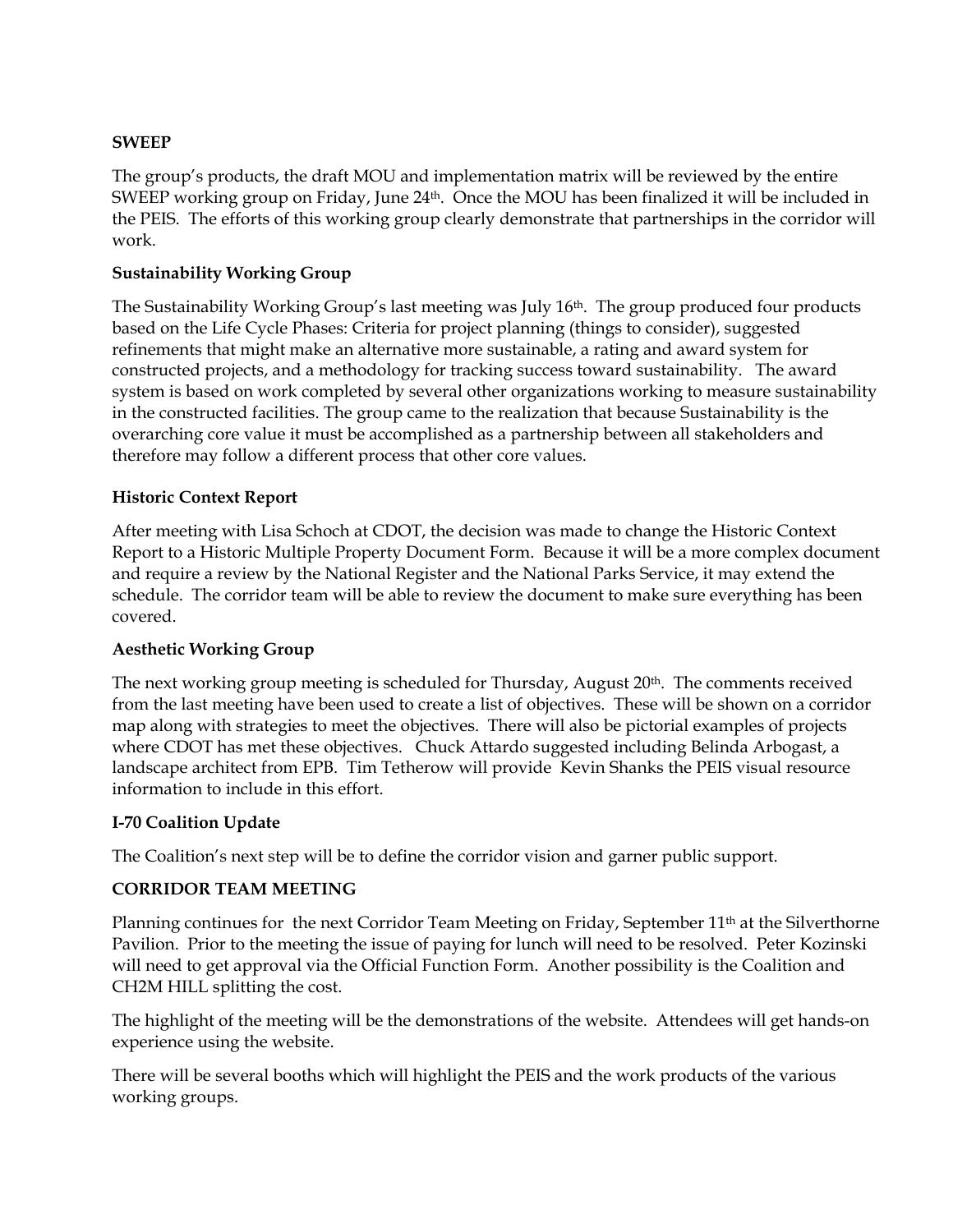The Project Team will work on finalizing a list of speakers for various topics during the lunch. They will also need to determine who will be staffing the various booths.

It was agreed that the meeting should end with a formal presentation and video rather than allowing them to leave after visiting the booths.

The group agreed that a satisfaction survey should be done at the last CT Meeting which will be sometime in 2010.

#### **PREVIEW WEBSITE AND MAPS**

The goal for the website is to centralize all the information available into one-stop shopping for future designers. Using a Google based map, it will be very easy to find project specific information by mile marker for all issues.

Tim Tetherow will work with Mary Jo to include the map layers created for the PEIS and the updated town and county plans.

The group agreed that it is very important that any PLT formed clearly understands the regulatory framework they need to abide by. Sharleen Bakeman will assist the project team to identify legal regulations specific to the I-70 corridor.

#### **ROLL OUT PLAN FOR CSS – WHAT IS IMPORTANT?**

The group agreed that presenting the CSS roll out information to stakeholders should be done as soon as possible. Flo Raitano will include it as an agenda item for the August 13<sup>th</sup> Coalition Board meeting. Peter will set up meetings with FHWA senior staff and other resource agencies.

#### **NEXT PLT MEETING**

The group agreed there is no need to have a PLT Meeting before the CT Meeting. The next PLT Meeting is scheduled for Tuesday, September 15th from 9:00 – 11:00 at CDOT in Golden.

The meeting was adjourned at 11:05 am.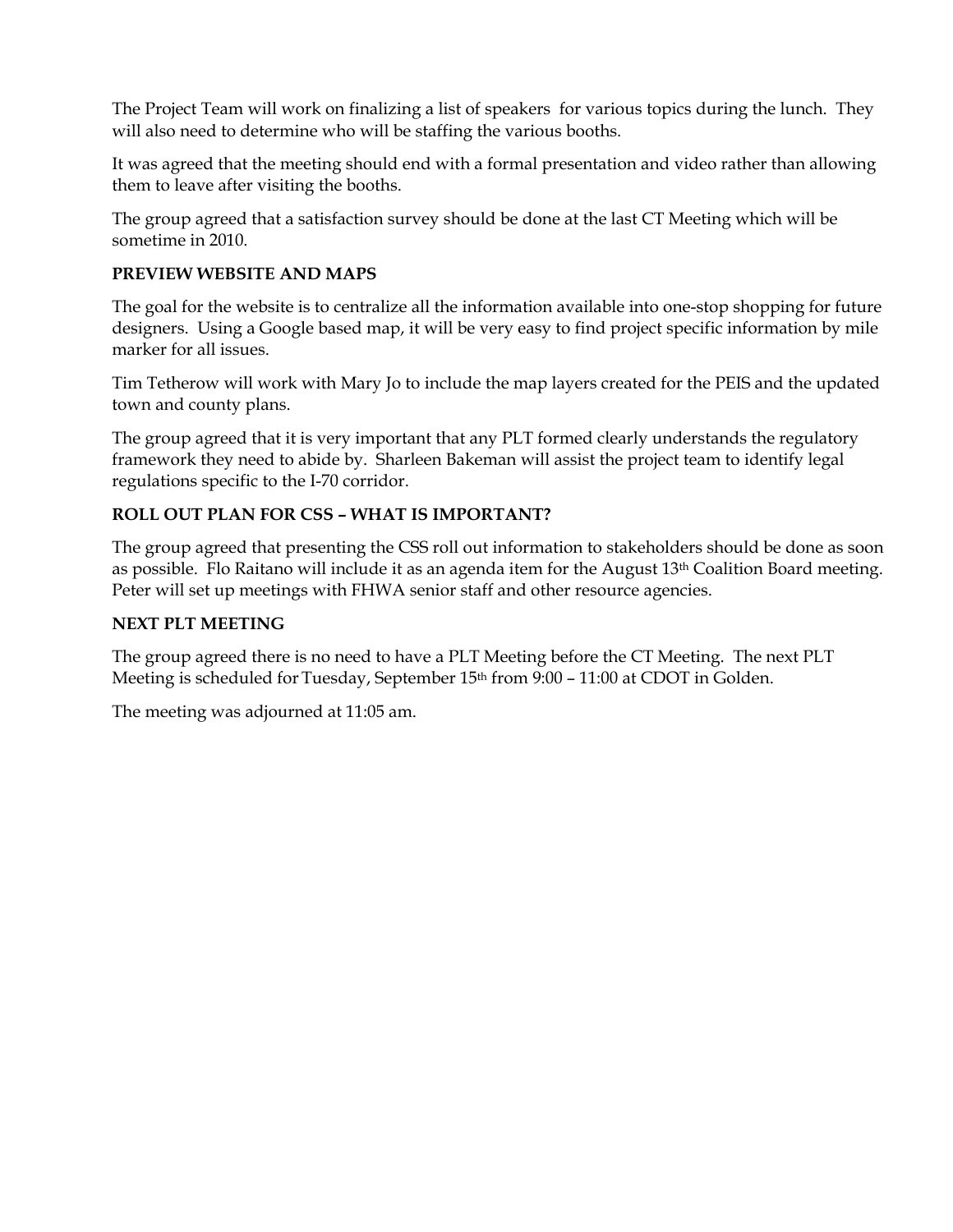



## *I-70 CSS Project Leadership Team Meeting*

CDOT Project Number 15613 CMS 07-028 CDOT Code 15954.10.50 CH2M HILL Project Number 358654

### Tuesday, July 21, 2009 9:00 a.m. to 11:00 a.m. **AGENDA**

**1.** Project Status and Working Group Products

Decision Process –Life Cycle Phases and 6-Step Process

SWEEP – MOU and Implementation Matrix

Sustainability – Criteria, Refinement, Rating Projects, Tracking Success

Historic Context – Historic Context Report

Aesthetics – Aesthetic Guidelines and Treatments

- **2.** Corridor Team September 11, 2009 (agenda on the back)
- **3.** Preview the Website and Maps
- **4.** Roll out plan for CSS what is important?
- **5.** Next PLT Meeting Do you want to meet prior to CT?